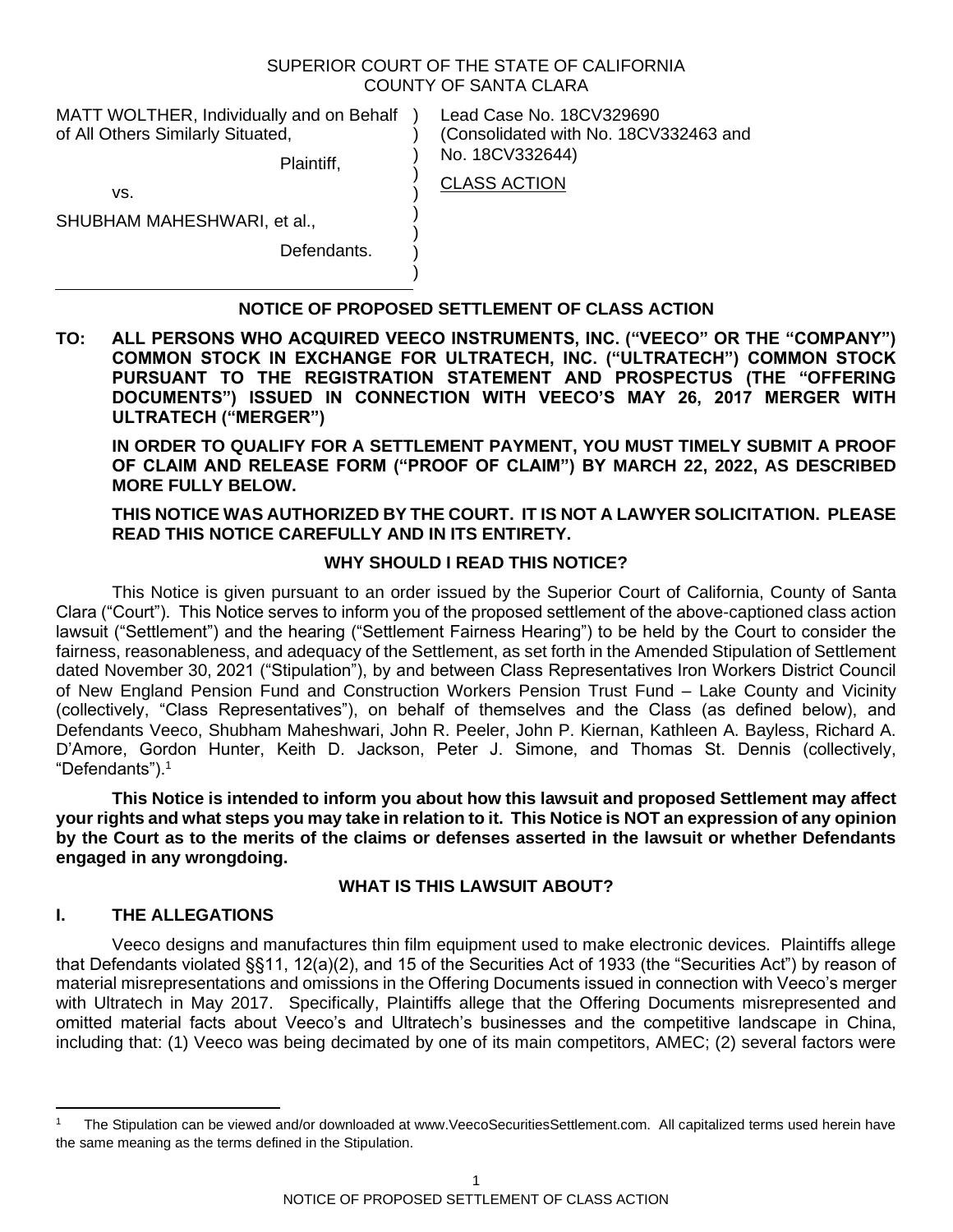making it very difficult for Veeco to compete in China, including in the MOCVD<sup>2</sup> market (*e.g.*, increased pricing pressure and reduced margins); (3) Veeco was already in an acrimonious IP dispute with AMEC and its supplier, SGL; (4) the Chinese government's role in the China market made it very difficult for Veeco to retain market share; and (5) many risks that Veeco characterized as hypothetical had already materialized at the time of the Merger.

Defendants deny all of Plaintiffs' allegations and deny that there was any violation of the Securities Act.

#### **THE COURT HAS NOT RULED AS TO WHETHER DEFENDANTS ARE LIABLE. THIS NOTICE IS NOT INTENDED TO BE AN EXPRESSION OF ANY OPINION BY THE COURT WITH RESPECT TO THE TRUTH OF THE ALLEGATIONS IN THIS ACTION OR THE MERITS OF THE CLAIMS OR DEFENSES ASSERTED. THIS NOTICE IS SOLELY TO ADVISE YOU OF THE PROPOSED SETTLEMENT OF THIS ACTION AND YOUR RIGHTS IN CONNECTION WITH THAT SETTLEMENT.**

# **II. PROCEDURAL HISTORY**

Commencing on June 8, 2018, three related actions were filed against Defendants in the Superior Court of the State of California for the County of Santa Clara ("Court").

On November 30, 2018, the Court consolidated the three actions and appointed Bottini & Bottini, Inc. and Robbins Geller Rudman & Dowd LLP as co-lead counsel for Plaintiffs. On December 11, 2018, Plaintiffs filed a consolidated complaint ("Complaint"). On January 10, 2019, Defendants filed a demurrer to the Complaint. By order dated May 3, 2019, the Court overruled the demurrer in its entirety.

On August 28, 2020, Plaintiffs filed a motion for class certification. Defendants took discovery in connection with that motion, including propounding interrogatories and requests for production of documents and deposing representatives of each of the Class Representatives. By order dated April 14, 2021, the Court granted the motion certifying the Class, appointing Plaintiffs Iron Workers District Council of New England Pension Fund and Construction Workers Pension Trust Fund – Lake County and Vicinity as co-Class Representatives and appointing Robbins Geller Rudman & Dowd LLP and Bottini & Bottini, Inc. as co-Class Counsel.

Following the resolution of the demurrer, the Parties have engaged in extensive discovery efforts. In response to Plaintiffs' discovery requests, Veeco has produced and Plaintiffs' Counsel have reviewed over 182,000 pages of documents. The Parties also engaged in numerous meet-and-confer conferences regarding discovery and several informal discovery conferences with the Court.

On May 27, 2020, the Parties participated in a Zoom mediation before the Honorable Jay C. Gandhi (Ret.) of JAMS. Prior to the mediation, the Parties prepared, exchanged and provided to Judge Gandhi detailed mediation statements and exhibits setting forth their respective positions on the merits and damages. Although the Parties negotiated in good faith, no settlement was reached and litigation continued. In June 2021, the Parties renewed their efforts to resolve the case. On June 23, 2021, the Parties attended a second full-day Zoom mediation with Judge Gandhi. The Parties exchanged and provided to Judge Gandhi updated mediation statements and exhibits prior to that mediation. Although no agreement was reached at the June 23, 2021 mediation session, negotiations continued through Judge Gandhi. Thereafter, Judge Gandhi presented a mediator's proposal for the monetary terms for a settlement of the Action on a class-wide basis. On July 7, 2021, the Parties accepted the mediator's proposal and thereafter engaged in negotiations regarding the complete terms of the Settlement, which are set forth in the Stipulation and which are subject to approval by the Court.

# **HOW DO I KNOW IF I AM A CLASS MEMBER?**

If you acquired Veeco common stock in exchange for your Ultratech common stock in the Merger between the companies, you are a Class Member. As set forth in the Stipulation, excluded from the Class are: Defendants, the officers and directors of Veeco and Ultratech (at all relevant times), members of their immediate families, and their legal representatives, heirs, successors or assigns, and any entity in which any Defendant has a majority ownership. Also excluded from the Class are those Persons who would otherwise be Class Members but who timely and validly exclude themselves therefrom.

<sup>2</sup> "MOCVD" refers to metal organic chemical vapor deposition equipment.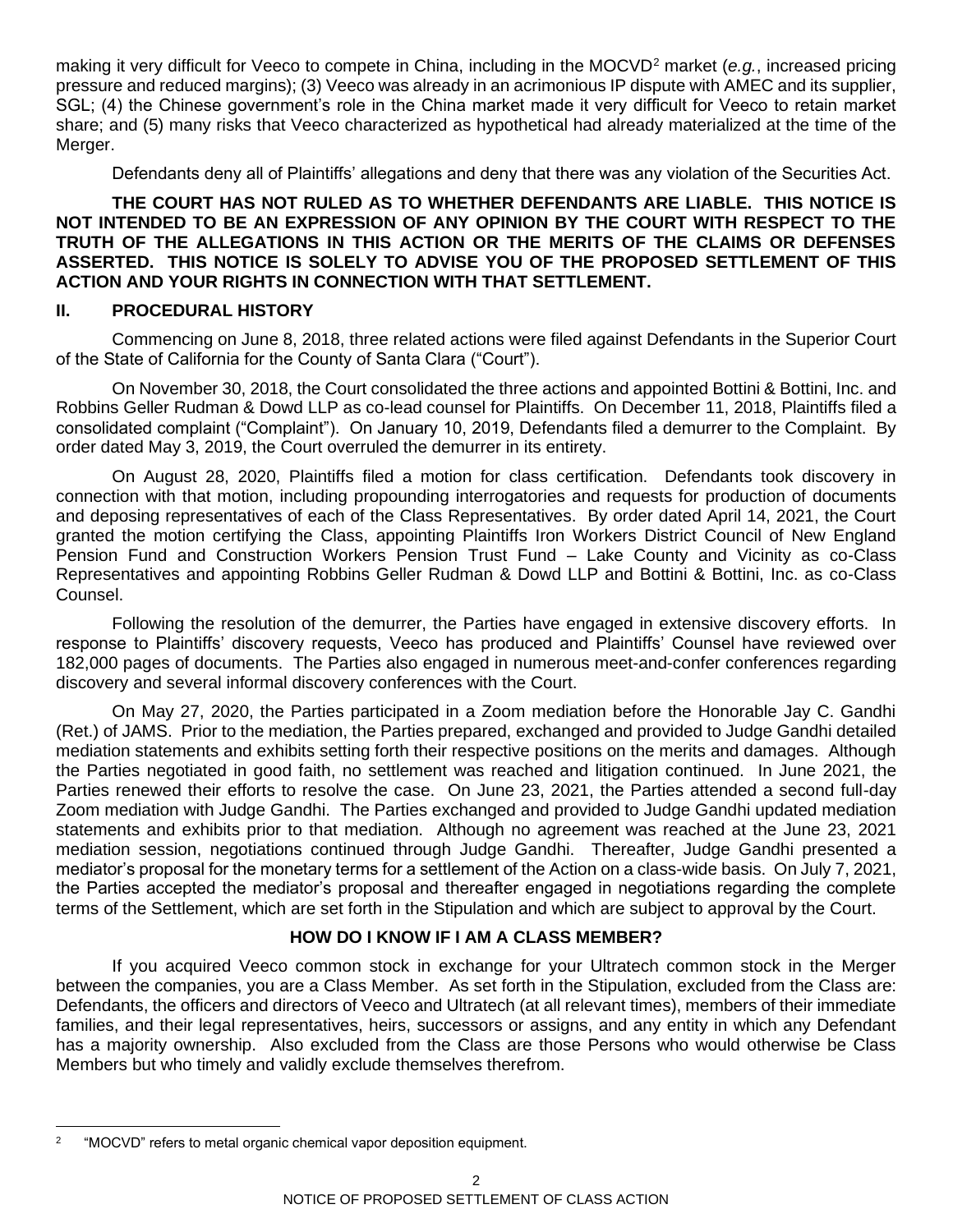**PLEASE NOTE:** Receipt of this Notice does not mean that you are a Class Member or that you will be entitled to receive a payment from the Settlement. If you are a Class Member and you wish to be eligible to participate in the distribution of proceeds from the Settlement, you are required to submit the Proof of Claim that is being distributed with this Notice and the required supporting documentation as set forth therein postmarked or submitted online on or before March 22, 2022.

# **WHAT IS THE MONETARY VALUE OF THE PROPOSED SETTLEMENT?**

The Settlement, if approved, will result in the creation of a cash settlement fund of \$15,000,000 ("Settlement Fund"). The Settlement Fund, plus accrued interest and minus the costs of this Notice and all costs associated with the administration of the Settlement Fund, as well as attorneys' fees and expenses, and the payment to Class Representatives for representing the Class, as approved by the Court ("Net Settlement Fund"), will be distributed to eligible Class Members pursuant to the Plan of Allocation that is described in the next section of this Notice.

# **WHAT IS THE PROPOSED PLAN OF ALLOCATION?**

The objective of the Plan of Allocation is to equitably distribute the Net Settlement Fund among Class Members based on their respective economic losses resulting from the alleged securities law violations set forth in the Complaint.

The Claims Administrator shall determine each Class Member's share of the Net Settlement Fund based upon the recognized loss formula ("Recognized Claim") described below. A Recognized Claim will be calculated for each share of Veeco common stock acquired in the Merger. The calculation of a Recognized Claim will depend upon several factors, including the number of shares acquired, whether the shares were ever sold, and, if so, when they were sold and for what amounts. The Recognized Claim is not intended to estimate the amount a Class Member might have been able to recover after a trial, nor to estimate the amount that will be paid to Class Members pursuant to the Settlement. The Recognized Claim is the basis upon which the Net Settlement Fund will be proportionately allocated to Class Members.

Your share of the Net Settlement Fund will depend on the number of valid Proofs of Claim that Class Members send in and how many shares of Veeco common stock you acquired in the Merger, and whether you sold any of those shares and when you sold them.

The calculation of claims below is not an estimate of the amount you will receive. It is a formula for allocating the Net Settlement Fund among all Authorized Claimants. Furthermore, if any of the formulas set forth below yield an amount less than \$0.00, the claim per share is \$0.00.

# **PLAN OF ALLOCATION**

# **Claims for the May 26, 2017 Merger with Ultratech, Inc.**

Veeco per share value:  $$31.75$  per share

Closing price on the date the lawsuit was filed: $3$  \$18.25 per share

For shares of Veeco common stock acquired in exchange for Ultratech common stock pursuant to the registration statement and prospectus issued in connection with Veeco's May 26, 2017 merger with Ultratech, and

- 1) sold prior to June 8, 2018, the claim per share is \$31.75 less the Sales Price.
- 2) retained on June 8, 2018, or sold on or after June 8, 2018, the claim per share is \$13.50 (\$31.75 minus \$18.25).

Any sale of Veeco common stock shall be deemed to have occurred on the "contract" or "trade" date as opposed to the "settlement" or "payment" date. All sale prices shall exclude any fees and commissions. The receipt or grant by gift, devise, or operation of law of Veeco common stock shall not be deemed an acquisition or sale of Veeco common stock for the calculation of a claimant's Recognized Claim nor shall it be deemed an assignment of any claim relating to the acquisition of such share unless specifically provided in the instrument

<sup>&</sup>lt;sup>3</sup> The initial Class Action Complaint was filed on June 8, 2018.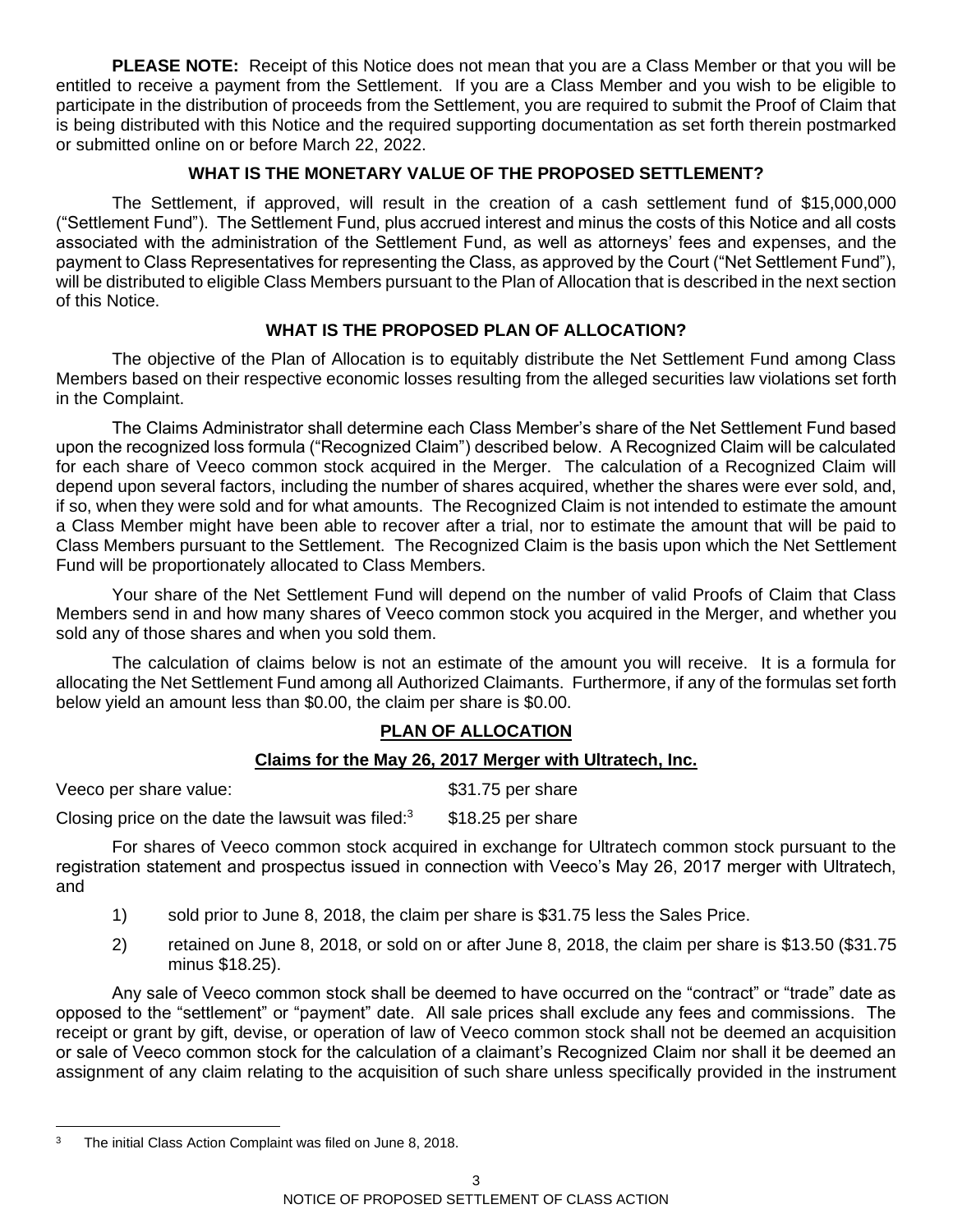of gift or assignment. The receipt of Veeco common stock in exchange for securities of any corporation or entity other than Ultratech shall not be deemed an acquisition of Veeco common stock.

The total of all profits shall be subtracted from the total of all losses from transactions during the relevant period to determine if a Class Member has a Recognized Claim. Only if a Class Member had a net market loss, after all profits from transactions in Veeco common stock during the relevant period are subtracted from all losses, will such Class Member be eligible to receive a distribution from the Net Settlement Fund.

If an Authorized Claimant has an overall market gain, the Recognized Claim for that Authorized Claimant will be \$0.00. If an Authorized Claimant has an overall market loss, that Authorized Claimant's Recognized Claim will be limited to the amount of overall market loss. The Claims Administrator shall allocate to each Authorized Claimant a *pro rata* share of the Net Settlement Fund based on his, her, or its Recognized Claim as compared to the total Recognized Claims of all Authorized Claimants. No distribution shall be made to Authorized Claimants who would otherwise receive a distribution of less than \$10.00.

Distributions will be made to Authorized Claimants after all claims have been processed, after the Court has finally approved the Settlement, and after any appeals are resolved. If there is any balance remaining in the Net Settlement Fund after at least six (6) months from the initial date of distribution of the Net Settlement Fund (whether by reason of tax refunds, uncashed checks, or otherwise), the Claims Administrator shall, if feasible, reallocate such balance among Authorized Claimants in an equitable and economic fashion. These redistributions shall be repeated until the balance remaining in the Net Settlement Fund is no longer economically feasible to distribute to Class Members. Thereafter, subject to distribution to state entities, as required by California Code of Civil Procedure §384(b)(3), any balance that still remains in the Net Settlement Fund shall be donated to the Legal Aid Society of Santa Clara County.

Please contact the Claims Administrator or Class Counsel if you disagree with any determinations made by the Claims Administrator regarding your Proof of Claim. If you are dissatisfied with the determinations, you may ask Class Counsel to request that the Court, which retains jurisdiction over all Class Members and the claims administration process, decide the issue.

The Court has reserved jurisdiction to allow, disallow, or adjust the claim of any Class Member on equitable grounds.

Payment pursuant to the Plan of Allocation set forth above shall be conclusive against all Authorized Claimants. No Person shall have any claim against Class Representatives, Plaintiffs' Counsel, Claims Administrator, any other Person designated by Plaintiffs' Counsel, or any of the Released Parties or Defendants' Counsel based on the distributions made substantially in accordance with the Stipulation and the Settlement contained therein, the Plan of Allocation, or further orders of the Court. All Class Members who fail to complete and submit a valid and timely Proof of Claim shall be barred from participating in distributions from the Net Settlement Fund (unless otherwise ordered by the Court), but otherwise shall be bound by all of the terms of the Stipulation, including the terms of any judgment entered and the releases given.

#### **DO I NEED TO CONTACT PLAINTIFFS' COUNSEL IN ORDER TO PARTICIPATE IN DISTRIBUTION OF THE SETTLEMENT FUND?**

No. If you have received this Notice and timely submit your Proof of Claim to the designated address, you need not contact Plaintiffs' Counsel. If your address changes, please contact the Claims Administrator at:

> *Veeco Securities Settlement* c/o Gilardi & Co. LLC P.O. Box 43384 Providence, RI 02940-3384 Telephone: 1-866-724-5049 www.VeecoSecuritiesSettlement.com

# **THERE WILL BE NO PAYMENTS IF THE STIPULATION IS TERMINATED**

The Stipulation may be terminated under several circumstances outlined in it. If the Stipulation is terminated, the Action will proceed as if the Stipulation had not been entered into.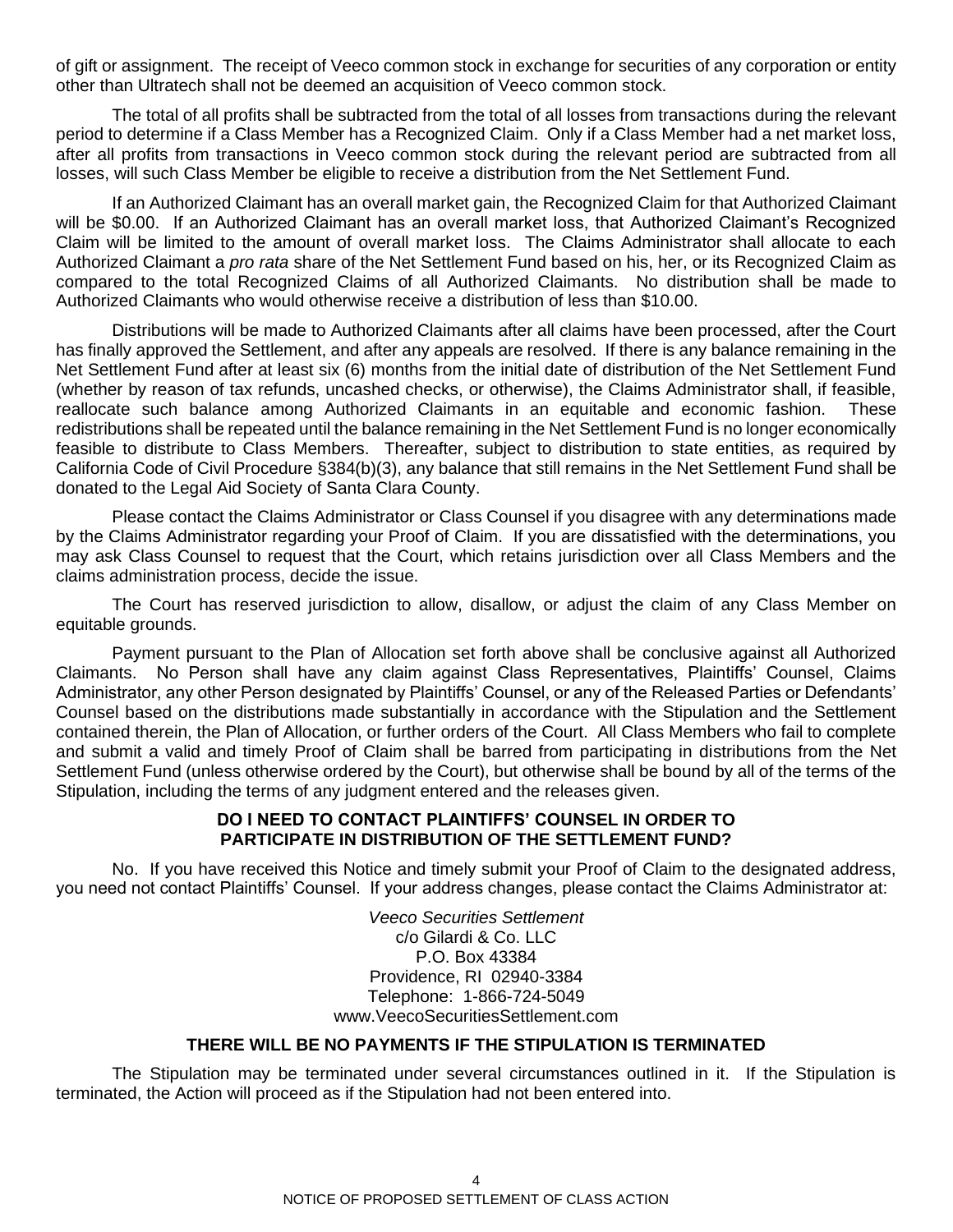#### **WHAT ARE THE REASONS FOR SETTLEMENT?**

The Settlement was reached after highly contested motion practice directed to the sufficiency of Class Representatives' claims and whether the proposed Class could be certified. The Parties conducted extensive document discovery. Nevertheless, the Court has not reached any final decisions in connection with Class Representatives' claims against Defendants. Instead, Class Representatives and Defendants have agreed to this Settlement, which was reached with the substantial assistance of Judge Jay C. Gandhi, a highly respected former judge with extensive experience in the mediation of complex class actions. In reaching the Settlement, the Parties have avoided the cost, delay and uncertainty of further litigation, as detailed below.

As in any litigation, Class Representatives and the proposed Class would face an uncertain outcome if they did not agree to the Settlement. The Parties expected that the case could continue for a lengthy period of time and that even if Class Representatives succeeded, Defendants would file appeals that would postpone final resolution of the case. Continuation of the Action against Defendants could also result in no recovery at all or a judgment that is less than the amount of the Settlement. Conversely, with regard to Defendants, continuing the case could result in a judgment in an amount greater than this Settlement. Accordingly, both Class Representatives and Defendants have determined that Settlement on the terms set forth in the Stipulation was in their best interests in light of the facts and procedural posture of the Action and the uncertainty of continued litigation.

Class Representatives and Plaintiffs' Counsel believe that the proposed Settlement is fair and reasonable to the members of the Class. They have reached this conclusion for several reasons. Specifically, if the Settlement is approved, the Class will receive a certain and immediate monetary recovery. Additionally, Plaintiffs' Counsel believe that the significant and immediate benefits of the Settlement, when weighed against the significant risk, delay and uncertainty of continued litigation, are a very favorable result for the Class.

#### **WHO REPRESENTS THE CLASS?**

The following attorneys are counsel for the Class:

Ellen Gusikoff Stewart James I. Jaconette ROBBINS GELLER RUDMAN & DOWD LLP 655 West Broadway, Suite 1900 San Diego, CA 92101 Telephone: 1-800-449-4900

Francis A. Bottini, Jr. Yury A. Kolesnikov BOTTINI & BOTTINI, INC. 7817 Ivanhoe Avenue, Suite 102 La Jolla, CA 92037 Telephone: 1-858-914-2001

If you have any questions about the Action, or the Settlement, you may consult with Class Counsel by contacting counsel at the phone numbers listed above.

You may obtain a copy of the Stipulation by contacting the Claims Administrator at:

*Veeco Securities Settlement* c/o Gilardi & Co. LLC P.O. Box 43384 Providence, RI 02940-3384 Telephone: 1-866-724-5049 www.VeecoSecuritiesSettlement.com

# **HOW WILL THE PLAINTIFFS' LAWYERS BE PAID?**

Class Counsel will file a motion for an award of attorneys' fees and expenses on behalf of all Plaintiffs' Counsel that will be considered at the Settlement Fairness Hearing. Class Counsel will apply for an attorneys' fee award for Plaintiffs' Counsel in the amount of up to 33-1/3% of the Settlement Fund (or \$5,000,000), plus payment of Plaintiffs' Counsel's expenses incurred in connection with this Action in an amount not to exceed \$175,000. In addition, Class Representatives may seek a payment of up to \$20,000 in the aggregate for their efforts in representing the Class, and Notice and Administration Expenses are estimated to be \$350,000. Such sums as may be approved by the Court will be paid from the Settlement Fund. Class Members are not personally liable for any such fees or expenses.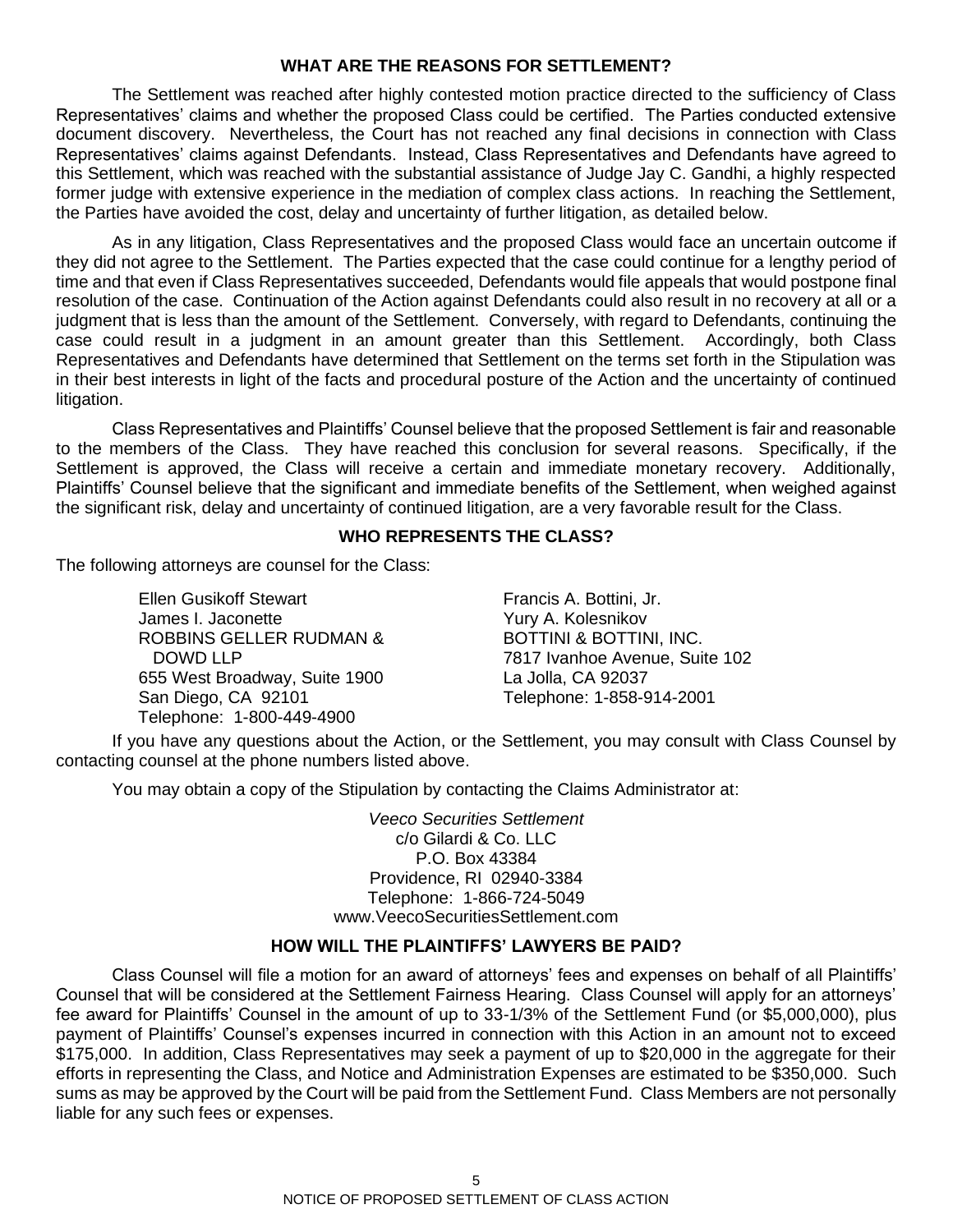The attorneys' fees and expenses requested will be the only payment to Plaintiffs' Counsel for their efforts in achieving this Settlement and for their risk in undertaking this representation on a wholly contingent basis. The fees requested will compensate Plaintiffs' Counsel for their work in achieving the Settlement. The Court will decide what constitutes a reasonable fee award and may award less than the amount requested by Class Counsel.

# **CAN I EXCLUDE MYSELF (OPT OUT) FROM THE SETTLEMENT?**

Yes. If you want to keep the right to sue or continue to sue Defendants on your own about the legal issues in this case, then you must take steps to get out of the Class. This is called excluding yourself from, or "opting out" of, the Class. If you are requesting exclusion because you want to bring your own lawsuit based on the matters alleged in this Action, you may want to consult an attorney and discuss whether any individual claim that you may wish to pursue would be time-barred by the applicable statutes of limitation or repose.

To exclude yourself from the Class, you must send a signed letter by mail saying that you want to be excluded from the Class in the following Action: *Wolther v. Maheshwari*, Lead Case No. 18CV329690 (Cal. Super. Ct., Cnty. of Santa Clara). Be sure to include your name, address, telephone number and the number of shares of Veeco common stock that you acquired in the Merger with Ultratech. Your exclusion request must be **postmarked no later than February 21, 2022**, and sent to the Claims Administrator at:

> *Veeco Securities Settlement* c/o Gilardi & Co. LLC **EXCLUSIONS** 150 Royall Street, Suite 101 Canton, MA 02021

You cannot exclude yourself by phone or by email. If you make a proper request for exclusion, you will not receive a settlement payment, and you cannot object to the Settlement. If you make a proper request for exclusion, you will not be legally bound by anything that happens in this lawsuit.

# **CAN I OBJECT TO THE SETTLEMENT?**

Yes. If you are a Class Member, you may object to any or all of the following: the terms of the Settlement, the requested attorneys' fees, costs and expenses, Class Representatives' request for payment for representing the Class and/or the Plan of Allocation. You can either submit a written objection or you can attend the Settlement Fairness Hearing to make an oral objection.

In order for any written objection to be considered, it must (a) clearly identify the case name and number (*Wolther v. Maheshwari*, Lead Case No. 18CV329690) and include proof of Class membership; (b) be submitted to the Court either by mailing the objection to: Clerk of the Court, Superior Court of California, County of Santa Clara, 191 North First Street, San Jose, CA 95113, or by filing in person at the same location; (c) also be mailed to Class Counsel and Defendants' Counsel listed below; and (d) be filed or postmarked **on or before February 21, 2022**.

Class Counsel's addresses are Robbins Geller Rudman & Dowd LLP, 655 West Broadway, Suite 1900, San Diego, CA 92101, c/o Ellen Gusikoff Stewart, and Bottini & Bottini, Inc., 7817 Ivanhoe Avenue, Suite 102, La Jolla, CA 92037, c/o Francis A. Bottini, Jr.; Defendants' Counsel's address is O'Melveny & Myers LLP, 400 South Hope Street, 18th Floor, Los Angeles, CA 90071, c/o Matthew W. Close.

If you submit a written objection, attendance at the Settlement Fairness Hearing is not necessary.

You can also make an oral objection by appearing at the Settlement Fairness Hearing. You do not have to file a written objection in order to appear at the Settlement Fairness Hearing for the purpose of presenting an oral objection.

# **WHAT IS THE DIFFERENCE BETWEEN OBJECTING AND EXCLUDING MYSELF FROM THE SETTLEMENT?**

Objecting is telling the Court that you do not like something about the proposed Settlement, the Plan of Allocation, Plaintiffs' Counsel's request for an award of attorneys' fees and expenses, and/or Class Representatives' request for payment for representing the Class. You can object only if you stay in the Class. Excluding yourself is telling the Court that you do not want to be part of the Class. If you exclude yourself, you have no basis to object because the case no longer applies to you.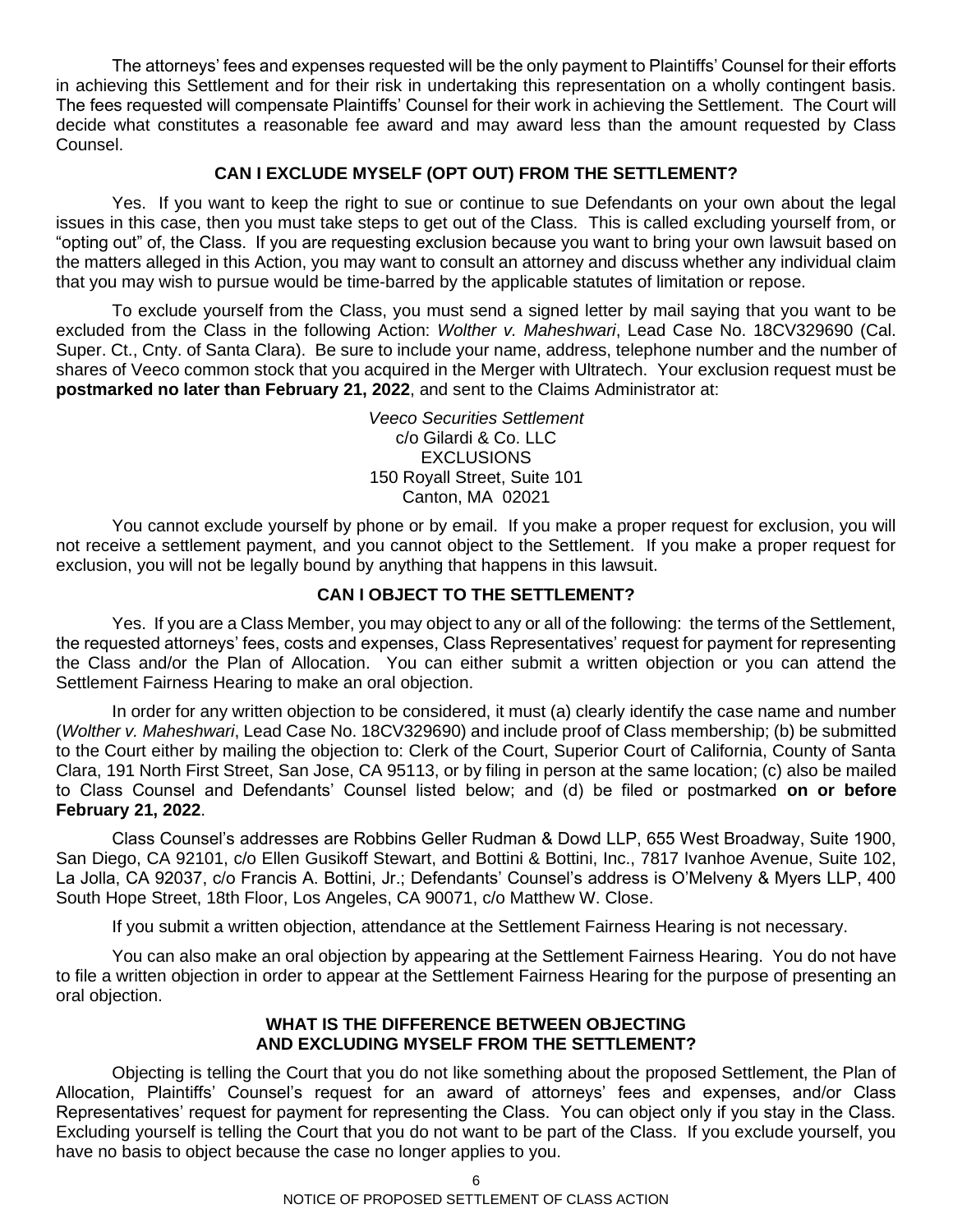#### **WHAT ARE MY RIGHTS AND OBLIGATIONS UNDER THE SETTLEMENT?**

If you are a Class Member and you do not exclude yourself from the Class, you may receive the benefit of, and you will be bound by, the terms of the Settlement described in this Notice, upon approval by the Court.

#### **HOW CAN I GET A PAYMENT?**

In order to qualify for a payment, you must timely complete and return the Proof of Claim that accompanies this Notice. A Proof of Claim is enclosed with this Notice and also may be downloaded at www.VeecoSecuritiesSettlement.com. Read the instructions carefully; fill out the Proof of Claim; sign it; and mail or submit it online so that it is **postmarked (if mailed) or received (if submitted online) no later than March 22, 2022**. The Proof of Claim may be submitted online at www.VeecoSecuritiesSettlement.com. If you do not submit a timely Proof of Claim with all of the required information, you will not receive a payment from the Settlement Fund; however, unless you expressly exclude yourself from the Class as described above, you will still be bound in all other respects by the Settlement, the Judgment, and the release contained in them.

## **WHAT CLAIMS WILL BE RELEASED BY THE SETTLEMENT?**

If the Settlement is approved by the Court, the Court will enter a Judgment. If the Judgment becomes Final pursuant to the terms of the Stipulation, all Class Members shall be deemed to have, and by operation of the Final Judgment shall have, fully, finally, and forever released, relinquished, and discharged any and all of the Released Parties from all Released Claims.

> "Released Claims" means all claims, including "Unknown Claims" as defined in the Stipulation, that both (i) arise out of, are based upon, are connected to, or reasonably relate to any of the allegations, acts, transactions, facts, events, matters, occurrences, statements, representations, misrepresentations or omissions involved, set forth, alleged or referred to, in this Action, or which could have been alleged in, referred to or made part of this Action, and (ii) arise out of, are based upon, are connected to, or reasonably relate to the acquisition of Veeco common stock by Class Members pursuant or traceable to the Offering Documents issued in connection with Veeco's May 26, 2017 Merger with Ultratech. "Released Claims" also includes any and all claims arising out of, relating to, or in connection with the Settlement or resolution of the Action against the Released Parties (including Unknown Claims), except claims to enforce any of the terms of the Stipulation. For the avoidance of doubt, "Released Claims" does not include any claims brought under the federal securities laws against Veeco that are unrelated to the allegations, acts, transactions, facts, events, matters, occurrences, statements, representations, misrepresentations, or omissions involved, set forth, alleged or referred to, in this Action, or which could have been alleged in, referred to or made part of this Action.

**THE ABOVE DESCRIPTION OF THE PROPOSED SETTLEMENT AND RELEASES IS ONLY A SUMMARY.** The complete terms, including the definitions of "Released Parties" and "Unknown Claims" as used in the preceding paragraph, are set forth in the Stipulation (including its exhibits), which may be obtained at www.VeecoSecuritiesSettlement.com, or by contacting Class Counsel listed on Page 5 above.

# **THE SETTLEMENT FAIRNESS HEARING**

The Court will hold a Settlement Fairness Hearing on April 21, 2022, at 1:30 p.m., before the Honorable Sunil R. Kulkarni at the Superior Court of California, County of Santa Clara, Department 1, 191 North First Street, San Jose, CA 95113, for the purpose of determining whether: (1) the Settlement as set forth in the Stipulation should be approved by the Court as fair, reasonable and adequate; (2) Judgment as provided under the Stipulation should be entered; (3) to award Plaintiffs' Counsel attorneys' fees and expenses out of the Settlement Fund and, if so, in what amount; (4) to pay Class Representatives for their efforts in representing the Class out of the Settlement Fund and, if so, in what amount; and (5) the Plan of Allocation should be approved by the Court. The Court may adjourn or continue the Settlement Fairness Hearing without further notice to members of the Class.

Any Class Member may appear at the Settlement Fairness Hearing and be heard on any of the foregoing matters.

Unless otherwise directed by the Court, any Class Member who does not make his, her or its objection in the manner provided herein shall be deemed to have waived all objections to this Settlement and shall be foreclosed from raising (in this or any other proceeding or on any appeal) any objection and any untimely objection shall be barred.